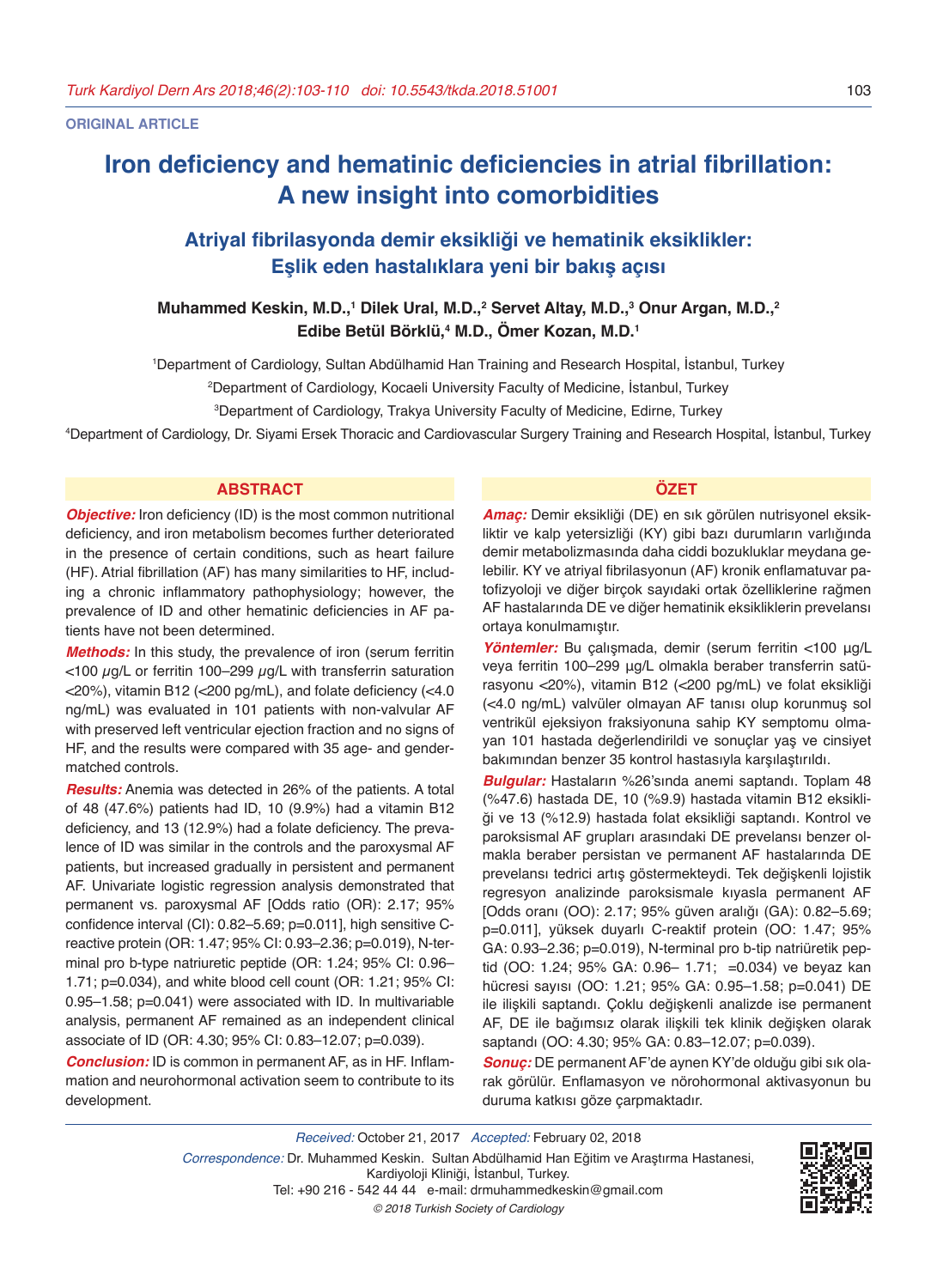I ron has unique biochemical features and plays and<br>important role in hematopoiesis, the synthesis and Tron has unique biochemical features and plays an degradation of macromolecules, oxygen storage and transport, and oxidative metabolism in the heart and skeletal muscle.<sup>[1–3]</sup> Iron deficiency (ID) is the most common nutritional deficiency worldwide, affecting more than one-third of the population.<sup>[4]</sup> ID with and without anemia causes reduced aerobic performance, poor physical condition, decreased cognitive function, dizziness, shortness of breath, restless legs syndrome, and hair loss, whereas iron supplementation improves symptomatic, cognitive, and exercise performance.[5–7]

Chronic inflammatory diseases, especially autoimmune diseases, like inflammatory bowel disease, are characterized by abnormal iron metabolism.[8] Ferritin, which is both a marker for ID and an acute phase reactant, increases in these conditions, and a relatively higher level of ferritin (30–100 ng/mL) is accepted as sufficient to diagnose ID, in contrast to with individuals without chronic inflammatory conditions (ferritin <30 ng/mL). Besides ferritin, transferrin saturation (Tsat) may also be used to diagnose ID with a similar cut-off level for the general population (i.e.,  $<20\%$ ). Tsat is a marker for iron utilization. Normally, 16% to 45% of transferrin is saturated with iron, and a reduced Tsat has a high sensitivity (90%) for detecting ID status, despite having a poor specificity (40–50%).

The prevalence and possible consequences of ID in cardiovascular disorders, particularly in heart failure (HF), has been investigated extensively.[9–11] Correction of ID in HF results in a significant improvement in functional capacity, symptoms, and quality of life, and significantly reduces hospitalizations due to worsening HF.<sup>[10,12]</sup>

AF is the most common chronic arrhythmia, affecting 1% to 2% of the general population, and its prevalence increases with aging. It is estimated that 1 in 4 middle-aged adults in Europe and in US will develop AF.[13] HF and AF coincide in many patients and share common pathophysiologies with similar risk factors. AF is one of the major causes of HF, sudden death, and stroke.<sup>[14]</sup> AF and HF can trigger and exacerbate each other through several mechanisms, such as structural remodeling, activation of neurohormonal pathways, and tachycardia-related impairment of left ventricular function. AF is also characterized by a chronic inflammatory status, which increases the risk for thromboembolic events, creating a vicious circle between these 2 conditions.[15]

Anemia is a frequently encountered problem in AF, with a prevalence of approximately 12%.[16,17] Anemia in AF is related to older age, an increase in mortality, hospitalization, risk of bleeding, and possi-

# 104 *Turk Kardiyol Dern Ars*

#### **Abbreviations:**

| AF          | Atrial fibrillation             |
|-------------|---------------------------------|
| <b>BMI</b>  | <b>Body mass index</b>          |
| eGFR        | Estimated glomerular            |
|             | filtration rate                 |
| HF          | <b>Heart</b> failure            |
| $Hs$ -CRP   | High-sensitivity C-reactive     |
|             | protein                         |
| ID          | Iron deficiency                 |
| NLR         | Neutrophil-to-lymphocyte        |
|             | ratio                           |
|             | NT-proBNP N-terminal pro-type B |
|             | natriuretic peptide             |
| <b>NVAF</b> | Non-valvular AF                 |
| <b>TIBC</b> | Total iron-binding capacity     |
| Tsat        | <b>Transferrin saturation</b>   |
| <b>WBC</b>  | White blood cell                |

bly thromboembolic events.<sup>[18]</sup> Due to its association with increased bleeding risk after the initiation of oral anticoagulant therapy, 2 bleeding risk scores [the Anticoagulation and Risk Factors in Atrial Fibrillation (ATRIA) score and the Hepatic or Renal Disease, Ethanol Abuse, Malignancy, Older Age, Reduced Platelet Count or Function, Re-Bleeding, Hypertension, Anemia, Genetic Factors, Excessive Fall Risk and Stroke (HEMORR2HAGES) score] included the presence of anemia as a component of risk assessment. Despite the clear interaction between anemia and unfavorable events in AF, existing studies have not determined the precise type. As ID is the most important cause of anemia, it is reasonable to anticipate that it is the most frequent type of anemia in AF patients on chronic anticoagulant therapy. To test this hypothesis, the aim of this study was to evaluate ID and other hematinic parameters in patients with AF and compare the results with an age- and gender-matched control group.

# **METHODS**

Consecutive patients with confirmed non-valvular AF (NVAF) presenting at the outpatient anticoagulation clinic of the Sultan Abdulhamid Han Training and Research Hospital between May and July 2017 were evaluated retrospectively. All of the patients were taking warfarin for oral anticoagulation and had come for routine prothrombin time follow-up. The inclusion criteria for the study were a documented history of NVAF of >6 months, left ventricular ejection fraction >50% as assessed with the Simpson's planimetric method on echocardiography, and unchanged medication for  $\geq 1$  month prior to the study. The exclusion criteria included any significant valvular disease, any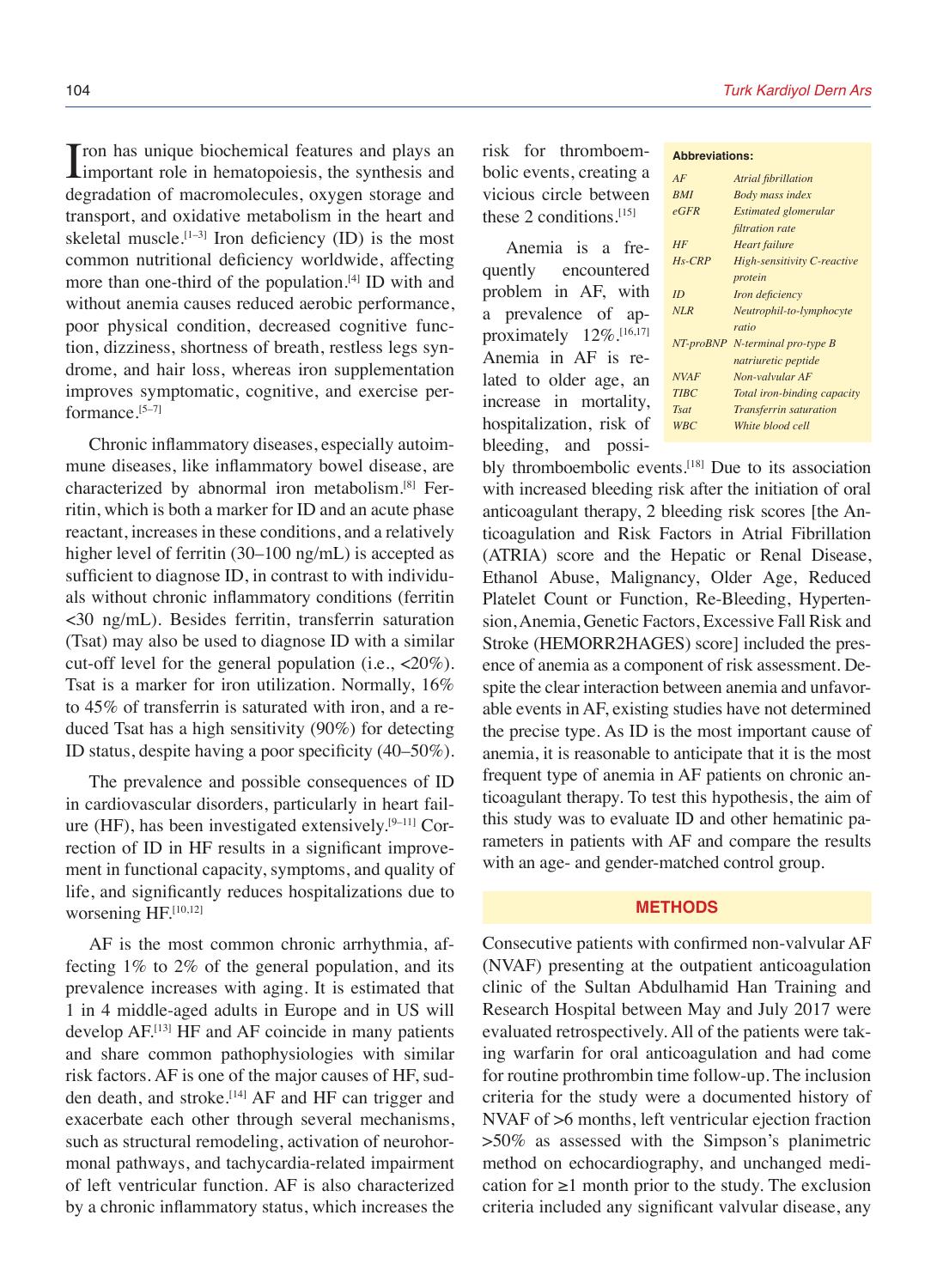major surgery in the previous 3 months, recent acute coronary syndrome, any acute or chronic illness that might affect iron metabolism (including infection, inflammatory diseases, severe renal failure requiring hemodialysis, known hematological disease or malignancy), lack of the hematinic tests investigated in this study, and any treatment for anemia and/or ID in the 12 months prior. Ferritin level, Tsat, and the prevalence of ID and anemia were compared with an ageand gender-matched control group (n=35) who had no AF or HF and none of the study exclusion criteria. No upper age limit was used.

Clinical information, and laboratory and demographic data were obtained from hospital records. NVAF was defined as the detection of an AF episode lasting longer than 30 seconds without a reversible or transient etiology and the absence of mitral stenosis or prosthetic heart valve, whereas annuloplasty with or without a prosthetic ring, commissurotomy, and/or valvuloplasty were permitted. The pattern of AF was presented as paroxysmal, persistent, or permanent. Paroxysmal AF was defined as self-terminating AF or AF terminated by direct current cardioversion up to 7 days. Persistent AF was defined as AF that lasts longer than 7 days, including episodes that are terminated by either pharmacological or direct current cardioversion after 7 days or more. Permanent AF was defined as AF that has lasted more than 1 year and is accepted by the patient and physician.

Complete blood count testing was performed with a Coulter LH 780 hematology analyzer (Beckman Coulter Inc., Brea, CA, USA) for hemoglobin, hematocrit, white blood cell (WBC) count, and platelet count measurement. Inflammatory status was evaluated according to WBC, neutrophil-to-lymphocyte ratio (NLR) and high-sensitivity CRP (hs-CRP) levels. The Hs-CRP level was measured with a Cobas Integra analyzer (Roche Diagnostics, Basel, Switzerland) using a turbidimetric method. Anemia was defined as a hemoglobin level <12 g/dL in women and <13 g/dL in men. Serum concentrations of serum iron, ferritin, and total iron-binding capacity (TIBC) were assessed directly. Tsat was calculated as a ratio of serum iron to TIBC, multiplied by 100, and expressed as a percentage. The serum ferritin level was determined by electrochemiluminescence immunoassay (ARCHITECT i2000SR immuno-assay analyzer; Abbott Diagnostics, Lake Forest, IL, USA). Serum iron and TIBC were assessed using a substrate method with ferene-S and an ARCHITECT c16000 clinical chemistry analyzer (Abbott Diagnostics, Lake Forest, IL, USA). Vitamin B12 and folic acid were measured with an automated analyzer (ARCHITECT; Abbott Diagnostics, Lake Forest, IL,USA).

ID in AF patients was defined according to the HF guidelines as a serum ferritin level of  $\langle 100 \mu g/L \rangle$  or a serum ferritin level of 100–299  $\mu$ g/L with a Tsat of <20%. In the controls, ID was defined as a serum ferritin level of  $\langle 30 \mu$ g/L and/or Tsat of  $\langle 20\% \rangle$ . The definitions for vitamin B12 (<200 pg/mL) and folate (<4.0 ng/mL) deficiency were the same for both groups. Renal function was assessed using the estimated glomerular filtration rate (eGFR, mL/minute/ $1.73 \text{ m}^2$ ), calculated with the Chronic Kidney Disease Epidemiology Collaboration equation. N-terminal pro-type B natriuretic peptide (NT-proBNP) was measured using electrochemiluminescence immunoassay with the ARCHITECT i2000SR immuno-assay analyzer.

#### **Statistical analysis**

The Kolmogorov-Smirnov test was used to test normality. Continuous variables with normal distribution were expressed as mean±SD. Continuous variables with skewed distribution were expressed as median and interquartile range. Continuous variables with normal distribution were compared using an independent sample T-test; continuous variables with skewed distribution were compared with the Mann-Whitney U test. Categorical variables were expressed as number and percentage and the Pearson's chi-square or the Fisher's exact test was used to evaluate the difference. Clinical determinants of ID in patients with NVAF were established using univariate and multivariable logistic regression models. The following variables were included in these analyses: age; gender; body mass index (BMI); pattern of AF; presence of hypertension or diabetes mellitus; smoking; therapy with beta-blocker, angiotensin-converting enzyme inhibitors, angiotensin receptor blockers, aldosterone antagonists, propafenone, amiodarone, or diuretic; and laboratory variables of glucose, alanine aminotransferase, aspartate aminotransferase, blood urea nitrogen, creatinine, eGFR, hs-CRP, NT-proBNP, WBC, and NLR. A 2-tailed p value of <0.05 was considered statistically significant. Analyses were performed using SPSS for Windows, Version 16.0. (SPSS Inc., Chicago, IL, USA).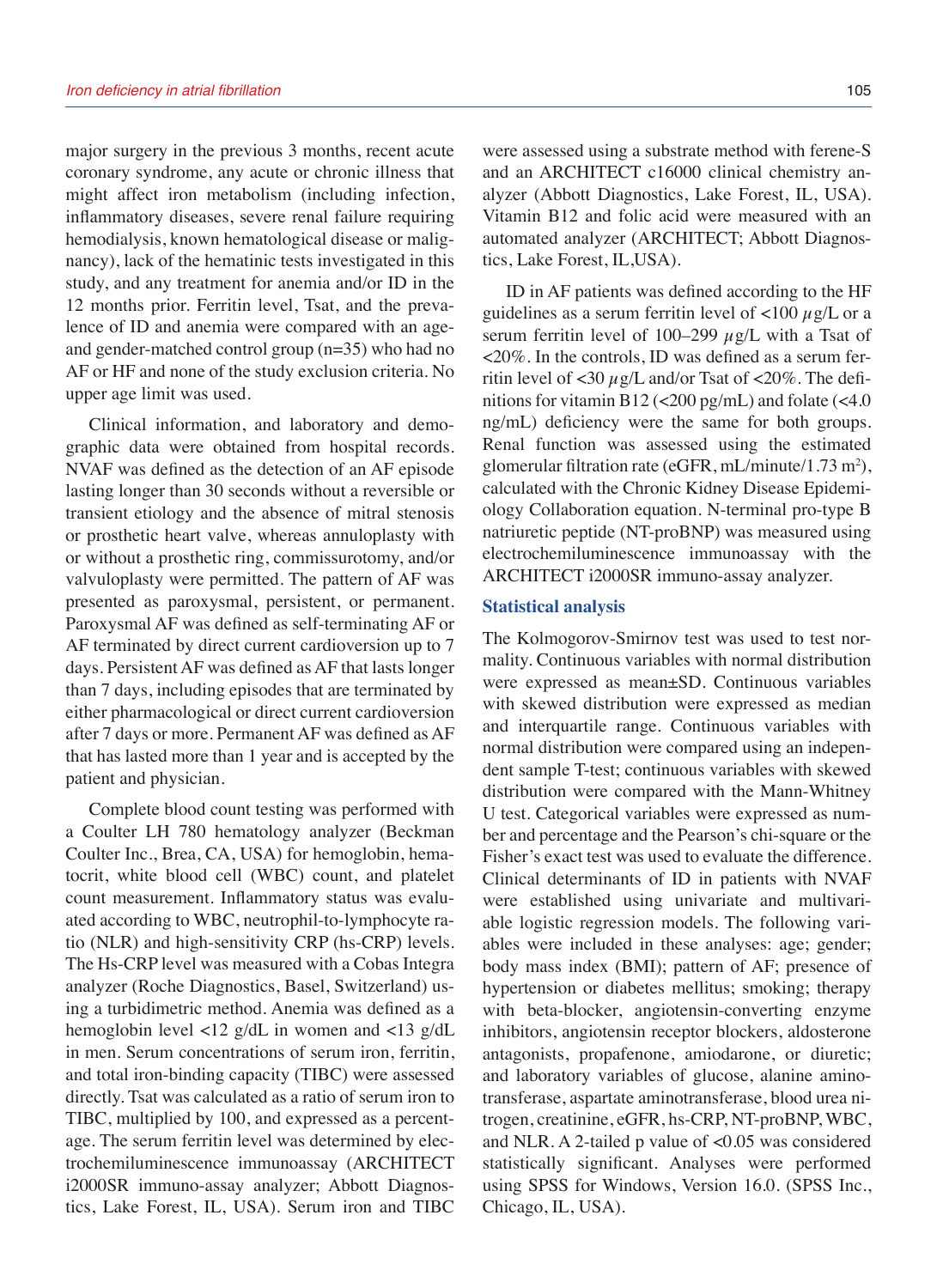#### **RESULTS**

The initial study group consisted of 127 consecutive patients with NVAF. A total of 26 patients were excluded as a result of meeting at least 1 of the exclusion criteria. Among the remaining 101 NVAF patients (mean age:  $67.0\pm9$  years; males:  $42.5\%$ ), anemia was detected in 26 (25.7%) patients, compared with 5 subjects  $(14\%)$  in the control group ( $p=0.164$ ). Irrespective of the presence of anemia, ID was detected in 48 (47.6%) patients. Among them, 20 (19.8%) had a ferritin level  $\langle 30 \mu g/L \rangle$  and all had a ferritin level  $\langle 100 \rangle$  $\mu$ g/L. A Tsat of <20% was detected in 45 (93.8%) of the ID patients. The frequency of ID in the control group was significantly less than in the AF patients (20%; p=0.005). The prevalence of B12 deficiency in NVAF patients was 9.9%, and folic acid deficiency was detected in 12.9% of the patients.

The baseline characteristics of the patients with and without ID are summarized in Table 1. Age, distribution of male gender, and BMI were similar between the 2 groups. Patients with ID had a similar prevalence of anemia (33.3% vs. 18.9%; p=0.097) compared with the non-ID group. The history of hypertension, diabetes mellitus, hyperlipidemia, cardiovascular event, chronic lung disease, and drug and alcohol use were also similar between groups. The mean CHA2DS2-VASc score (congestive heart failure, hypertension, age >75 years, diabetes mellitus, prior stroke/transient ischemic attack/thromboembolism, vascular disease, age 65-74 years, female sex) was not different between AF patients with or without ID  $(2.54 \pm 1.38 \text{ vs. } 2.54 \pm 1.37; \text{ p=0.984}).$  The results of laboratory analysis revealed that patients





with Id had a higher hs-CRP and NT-pro-BNP level and WBC count.

The prevalence of anemia in the control group and those with paroxysmal, persistent, and permanent AF was 14.0%, 13.8%, 14.8%, and 40.0%, respectively (p<0.001) (Fig. 1). Univariate logistic regression models demonstrated that permanent vs. paroxysmal AF [odds ratio (OR): 2.17; 95% confidence interval (CI): 0.82–5.69; p=0.011], hs-CRP (OR: 1.47; 95% CI: 0.93–2.36; p=0.019), NT-pro-BNP (OR: 1.24; 95% CI: 0.96–1.71; p=0.034), and WBC count (OR: 1.21; 95% CI: 0.95–1.58; p=0.041) were associated with ID (Table 2). Based on a multivariable logistic regression model, only permanent vs. paroxysmal AF remained as an independent clinical associate with ID (OR: 4.30; 95% CI: 0.83–12.07; p=0.039).

## **DISCUSSION**

The results of this study indicated that ID with or without anemia was common in patients with NVAF, especially in those with permanent AF, affecting nearly half of all study patients. Inflammatory and neurohumoral markers were associated with ID in AF patients as in HF patients; however, they were not independent determinants of ID in this study group. Other hematinic deficiencies were infrequent in NVAF patients.

The prevalence of anemia in our study group was considerably higher (26%) than the previously reported rates for patients with AF (12%) and controls (14%). Despite the exclusion of patients with systolic dysfunction and overt signs of HF, the prevalence of ID in the study group  $(47%)$  was similar to previously reported ratios in HF studies. These findings may be explained by several factors, including the relatively older age of the patients, subclinical blood loss due to chronic warfarin usage, and subclinical systemic congestion in the liver or gastrointestinal tract. It should be kept in mind that we used different criteria for the definition of ID in the study group and the controls. When we applied the same criteria for a low ferritin level (i.e., <30 ng/mL), the frequency of ID in AF was the same as seen in the controls. Nevertheless, the frequency of AF patients with ID and a Tsat of <20% was again higher than that observed in the controls, and almost all of the AF patients with ID had a low Tsat ratio.

Absolute ID with a reduced ferritin level occurs due to the depletion of the body's iron stores and is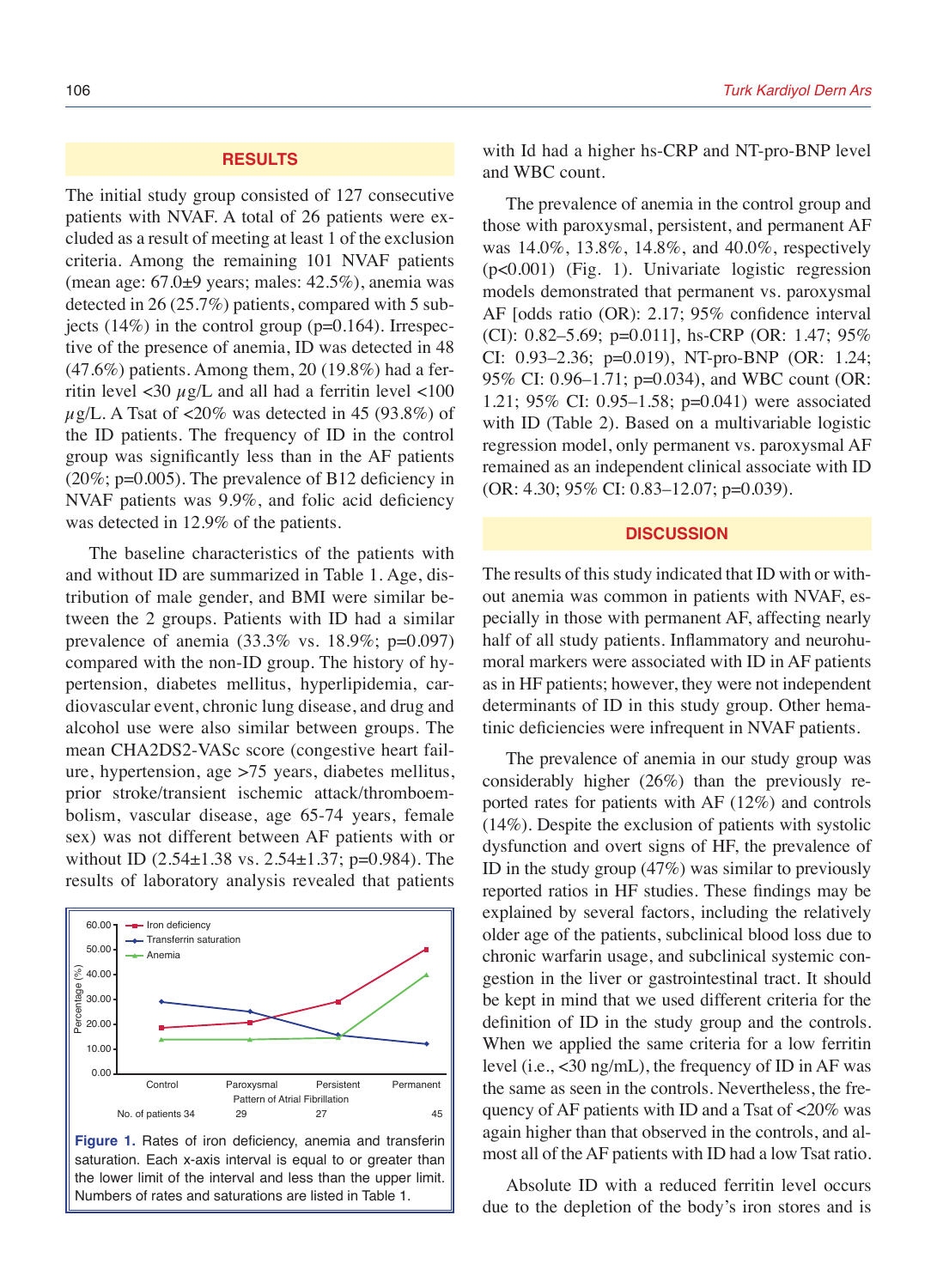|                                                   | Patients with AF and no ID*<br>Patiens with AF and ID |                  |         |
|---------------------------------------------------|-------------------------------------------------------|------------------|---------|
|                                                   | $(n=53)$                                              | $(n=48)$         |         |
| Age (years)                                       | $66 + 8$                                              | $68 + 9$         | 0.209   |
| Sex (males)                                       | 23(43.4)                                              | 20(41.7)         | 0.861   |
| Body mass index (kg/m <sup>2</sup> )              | 28 (25-32)                                            | 28 (25-30)       | 0.446   |
| Pattern of atrial fibrillation                    |                                                       |                  |         |
| Paroxysmal                                        | 19 (35.8)                                             | 10(20.8)         | 0.096   |
| Persistent                                        | 13(24.5)                                              | 14 (29.2)        | 0.599   |
| Permanent                                         | 21 (39.6)                                             | 24(50.0)         | 0.295   |
| Hypertension                                      | 36 (67.9)                                             | 35 (72.9)        | 0.583   |
| Diabetes mellitus                                 | 15 (28.3)                                             | 8(16.7)          | 0.164   |
| Hyperlipidemia                                    | 7(13.2)                                               | 8(16.7)          | 0.625   |
| <b>Current smoking status</b>                     | 2(3.8)                                                | 4(8.3)           | 1.000   |
| Drink alcohol                                     | 2(3.8)                                                | 0(0.0)           | 1.000   |
| Cerebrovascular event                             | 2(3.8)                                                | 2(4.2)           | 1.000   |
| Coronary artery disease                           | 17(32.1)                                              | 15(31.2)         | 0.929   |
| Chronic lung disease                              | 5(9.4)                                                | 6(12.5)          | 0.621   |
| Anemia                                            | 10(18.9)                                              | 16 (33.3)        | 0.097   |
| Treatment                                         |                                                       |                  |         |
| <b>Aspirin</b>                                    | 1(1.9)                                                | 1(2.1)           | 1.000   |
| Clopidogrel                                       | 3(5.7)                                                | 3(6.2)           | 0.900   |
| Beta-blocker                                      | 41 (77.4)                                             | 36 (75.0)        | 0.781   |
| Propafenone                                       | 4(7.5)                                                | 2(4.2)           | 0.473   |
| Amiodarone                                        | 3(5.7)                                                | 3(6.2)           | 0.900   |
| Digoxin                                           | 2(3.8)                                                | 5(10.4)          | 0.252   |
| Angiotensin-converting enzyme inhibitor           | 19 (35.8)                                             | 18 (37.5)        | 0.863   |
| Angiotensin receptor blocker                      | 15 (28.3)                                             | 9(18.8)          | 0.260   |
| Calcium channel blocker                           | 9(17.0)                                               | 7(14.6)          | 0.742   |
| <b>Diuretic</b>                                   | 9(17.0)                                               | 11 (22.9)        | 0.455   |
| Laboratory analysis                               |                                                       |                  |         |
| Glucose (mg/dL)                                   | 103 (95-119)                                          | 105 (94-137)     | 0.935   |
| Alanine aminotransferase (IU/L)                   | $20(16-25)$                                           | $16(13 - 27)$    | 0.102   |
| Aspartate aminotransferase (IU/L)                 | $22(17-27)$                                           | $20(16-29)$      | 0.479   |
| Blood urea nitrogen (mg/dL)                       | $18(14 - 25)$                                         | $17(14 - 21)$    | 0.364   |
| Creatinine (mg/dL)                                | $1.01 \pm 0.34$                                       | $0.97 \pm 0.29$  | 0.500   |
| eGFR (mL/min/1.73 m <sup>2</sup> )                | $66(51 - 84)$                                         | 68 (57-77)       | 0.644   |
| High sensitivity C-reactive protein (mg/L)        | $0.4(0.2 - 0.8)$                                      | $0.7(0.3 - 1.0)$ | 0.002   |
| N-terminal pro-B type natriuretic peptide (pg/mL) | 120 (64-191)                                          | 191 (104-312)    | 0.003   |
| Iron $(\mu g/dL)$                                 | 77 (60-95)                                            | 49 (39-68)       | < 0.001 |
| Ferritin $(\mu g/L)$                              | $112(51 - 146)$                                       | $42(25 - 58)$    | < 0.001 |
| Total iron binding capacity $(\mu g/dL)$          | 239 (206-281)                                         | 277 (227-312)    | 0.002   |
| Transferrin saturation (%)                        | $24(15-28)$                                           | $13(11-16)$      | < 0.001 |
| Cobalamin (pg/mL)                                 | 289 (232-355)                                         | 309 (241-483)    | 0.297   |
| Vitamin B12 deficiency                            | 6(11.3)                                               | 4(8.3)           | 0.616   |
| Folic acid (ng/mL)                                | $6.8 \pm 3.1$                                         | $6.6 \pm 2.6$    | 0.176   |
| Folic acid deficiency                             | 6(11.3)                                               | 7(14.6)          | 0.625   |
| White blood cell count (cells/ $\mu$ L)           | $7.3 \pm 2.1$                                         | $8.0 + 2.3$      | 0.034   |
| Neutrophil-to-lymphocyte ratio                    | $2.50 + 1.39$                                         | $2.54 \pm 1.29$  | 0.902   |
| Platelet count (cells/ $\mu$ L)                   | 232 (183-261)                                         | 214 (180-293)    | 0.644   |
| Hematocrit (%)                                    | 39±4                                                  | $38 + 4$         | 0.973   |
| Hemoglobin (g/dL)                                 | $13.1 \pm 1.6$                                        | $12.7 \pm 1.5$   | 0.674   |

# **Table 1. Baseline characteristics of patients with non-valvular atrial fibrillation with and without iron deficiency**

AF: Atrial fibrillation; ID: Iron deficiency; eGFR: Estimated glomerular filtration rate. \*ID was defined as ferritin <100 mg/L, or ferritin 100–300 mg/L and Tsat <20%. Data are presented as mean±SD, median (with lower and upper quartiles), or number (with percentage), as appropriate.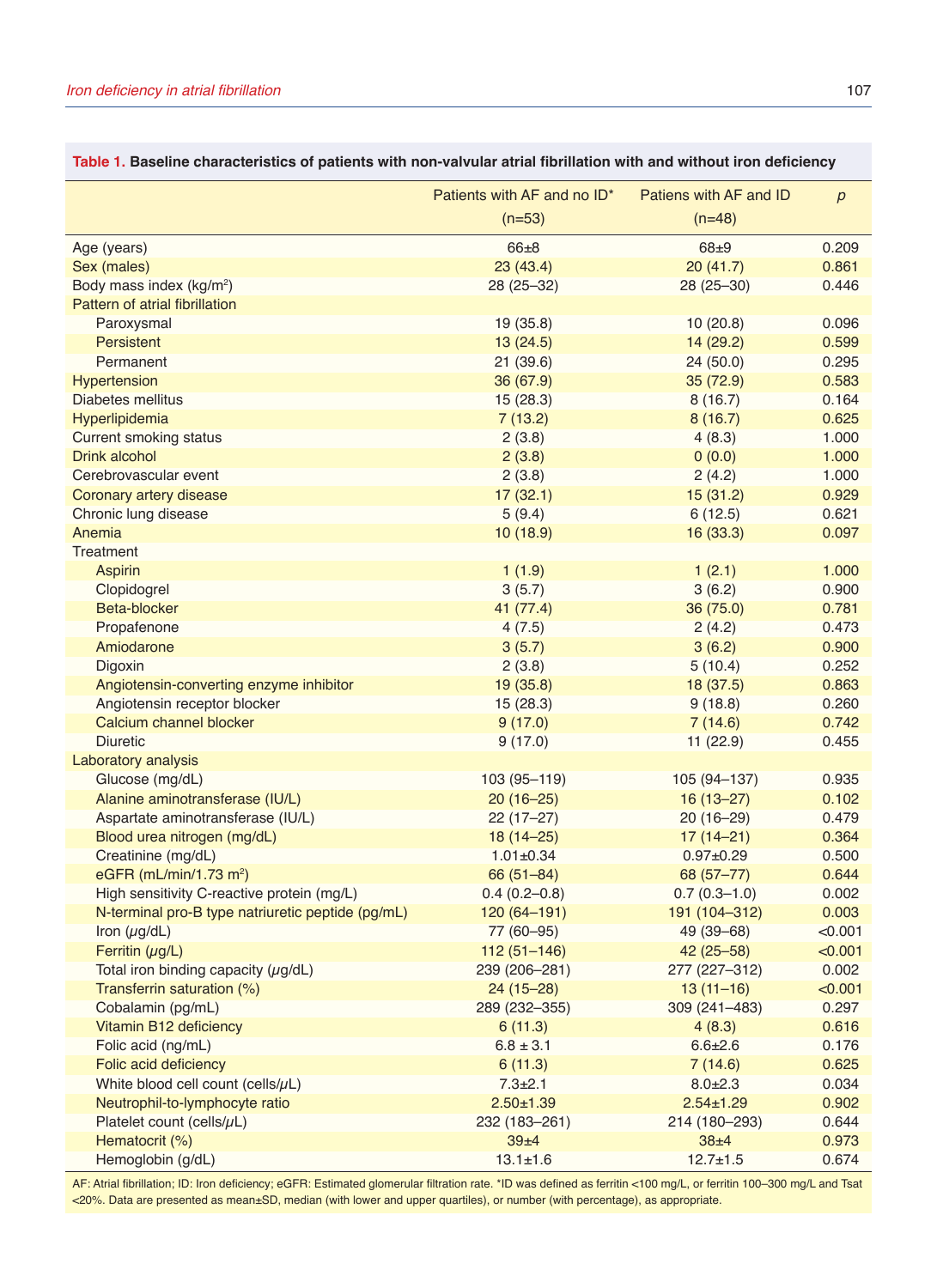**Table 2. Clinical determinants of iron deficiency\* in patients with atrial fibrillation (univariate and multivariable logistic regression models)**

|                                               |           | Univariate models |       |           | Multivariable model |                  |  |
|-----------------------------------------------|-----------|-------------------|-------|-----------|---------------------|------------------|--|
| Determinants                                  | <b>OR</b> | 95% CI            | p     | <b>OR</b> | 95% CI              | $\boldsymbol{p}$ |  |
| Age                                           | 1.02      | $0.97 - 1.06$     | 0.398 | 1.01      | $0.93 - 1.41$       | 0.648            |  |
| Sex (males vs. females)                       | 0.93      | $0.42 - 2.05$     | 0.861 | 0.96      | $0.29 - 2.16$       | 0.489            |  |
| Body mass index                               | 0.97      | $0.90 - 1.04$     | 0.441 | 0.97      | $0.92 - 1.33$       | 0.716            |  |
| Persistent vs. paroxysmal atrial fibrillation | 2.04      | $0.69 - 5.99$     | 0.192 | 3.31      | $0.62 - 7.52$       | 0.159            |  |
| Permanent vs. paroxysmal atrial fibrillation  | 2.17      | $0.82 - 5.69$     | 0.011 | 4.30      | $0.83 - 12.07$      | 0.039            |  |
| <b>Hypertension</b>                           | 1.27      | $0.53 - 3.00$     | 0.584 | 1.13      | $0.69 - 4.86$       | 0.614            |  |
| Diabetes mellitus                             | 0.90      | $0.79 - 2.86$     | 0.168 | 0.92      | $0.81 - 1.87$       | 0.365            |  |
| Smoking                                       | 2.31      | $0.40 - 13.26$    | 0.345 | 1.73      | $0.58 - 9.66$       | 0.318            |  |
| Treatment                                     |           |                   |       |           |                     |                  |  |
| Beta-blocker                                  | 0.87      | $0.35 - 2.19$     | 0.781 | 0.92      | $0.55 - 3.20$       | 0.901            |  |
| Propafenone                                   | 0.73      | $0.39 - 3.04$     | 0.479 | 0.83      | $0.44 - 4.66$       | 0.515            |  |
| Amiodarone                                    | 1.11      | $0.61 - 5.78$     | 0.900 | 1.19      | $0.77 - 8.13$       | 0.740            |  |
| Digoxin                                       | 2.96      | $0.54 - 16.05$    | 0.207 | 2.02      | $0.56 - 8.81$       | 0.466            |  |
| Angiotensin-converting enzyme inhibitor       | 1.07      | $0.47 - 2.41$     | 0.863 | 1.11      | $0.78 - 5.61$       | 0.861            |  |
| Angiotensin receptor blocker                  | 0.88      | $0.42 - 3.49$     | 0.763 | 0.91      | $0.54 - 4.57$       | 0.952            |  |
| Calcium channel blocker                       | 1.15      | $0.68 - 1.95$     | 0.580 | 1.22      | $0.73 - 6.24$       | 0.843            |  |
| <b>Diuretic</b>                               | 1.45      | $0.54 - 3.88$     | 0.456 | 1.19      | $0.34 - 4.16$       | 0.501            |  |
| Laboratory variables                          |           |                   |       |           |                     |                  |  |
| Glucose                                       | 1.00      | $0.99 - 1.00$     | 0.940 | 1.00      | $0.98 - 1.03$       | 0.962            |  |
| Alanine aminotransferase                      | 0.98      | $0.96 - 1.01$     | 0.285 | 0.97      | $0.94 - 1.04$       | 0.714            |  |
| Aspartate aminotransferase                    | 0.99      | $0.97 - 1.01$     | 0.682 | 0.99      | $0.92 - 1.03$       | 0.946            |  |
| Blood urea nitrogen                           | 0.97      | $0.93 - 1.01$     | 0.214 | 0.98      | $0.91 - 1.12$       | 0.461            |  |
| Creatinine                                    | 0.63      | $0.47 - 2.34$     | 0.499 | 0.78      | $0.39 - 6.85$       | 0.826            |  |
| Estimated glomerular filtration rate          | 1.00      | $0.98 - 1.02$     | 0.562 | 1.00      | $0.96 - 1.04$       | 0.747            |  |
| High sensitivity C-reactive protein           | 1.47      | $0.93 - 2.36$     | 0.019 | 1.23      | $0.91 - 4.21$       | 0.098            |  |
| N-terminal pro-B type natriuretic peptide     | 1.24      | $0.96 - 1.71$     | 0.034 | 1.17      | $0.94 - 2.86$       | 0.104            |  |
| White blood cell count                        | 1.21      | $0.95 - 1.58$     | 0.041 | 1.13      | $0.93 - 2.44$       | 0.137            |  |
| Neutrophil-to-lymphocyte ratio                | 1.01      | $0.75 - 1.37$     | 0.901 | 1.00      | $0.81 - 2.43$       | 0.914            |  |

CI: Confidence interval; OR: Odds ratio. \*Iron deficiency was defined as ferritin <100 mg/L or ferritin 100-300 mg/L and Tsat <20%.

usually associated with an imbalance between inadequate absorption of dietary iron and an increased iron demand or blood loss. Chronic use of oral anticoagulants in AF patients may lead to inadequate intestinal iron absorption and subclinical blood loss from the gastrointestinal tract, resulting in increased frequency of absolute ID. The functional type of ID is primarily caused by hepcidin overproduction due to an inflammatory response, which may again contribute to a higher ratio of ID, especially in permanent AF patients who have a relatively higher hs-CRP level

compared with other groups.[19–21] Activation of proinflammatory cytokines in HF blocks intestinal absorption of iron and diverts iron from the circulation to the reticuloendothelial system.[19] AF is also characterized by an increase in proinflammatory mediators. Leukocyte activation has been considered an important potential mediator in the initiation and continuation of AF.[22] Similarly, there is a strong association between CRP elevation and AF persistence.[23] Marcus et al.[24] demonstrated that proinflammatory cytokines activation in AF patients was detected when the patients had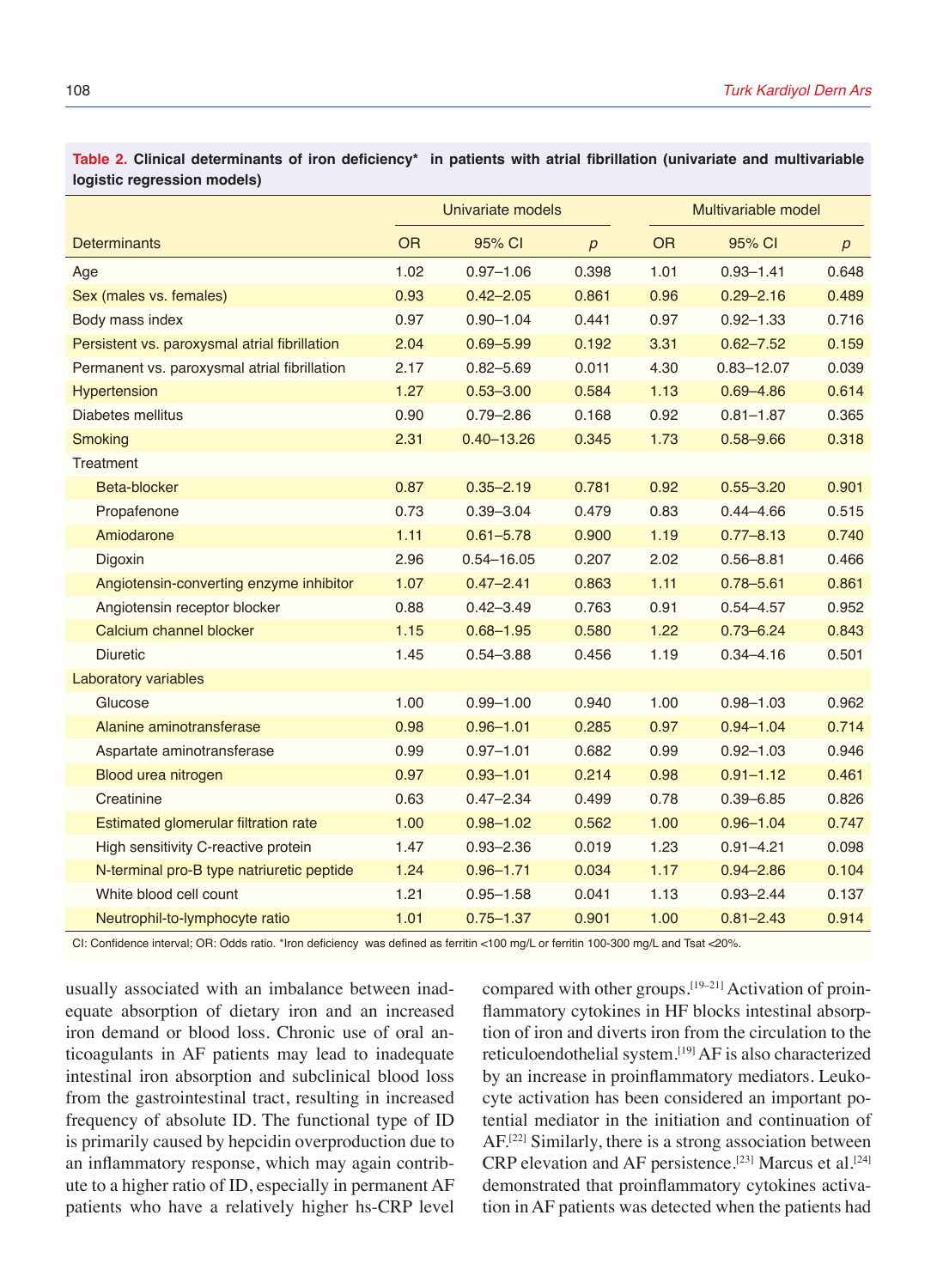an AF rhythm at the time of the blood draw. They also reported a significant decline in interleukin 6 and CRP levels after catheter ablation in patients with atrial flutter.[25] These findings indicated that inflammation is both a cause and a consequence of AF, which may also explain the higher incidence of ID in patients with permanent AF.

Natriuretic peptides are sensitive biomarkers of cardiac myocardial stretch. Elevation of natriuretic peptides in AF patients is another indicator for the persistence of the arrhythmia.<sup>[26]</sup> In this study, higher levels of these biomarkers in patients with persistent and permanent AF, and their relative association with ID indicated an underlying subclinical hemodynamic deterioration, which may result in subtle systemic congestion similar to that seen in patients with HF.

#### **Limitations**

The current study has several limitations. First, it was a single-center, retrospective, observational study with a small number of patients, significantly increasing the risk for type I error. Second, the indication for evaluation of ID was at the discretion of the physicians, and therefore the results might have been affected by the selected patient population. Furthermore, as we did not perform bone marrow aspiration, we could not diagnose ID according to the optimal standard. Although we excluded patients with systolic HF and overt clinical signs of HF, there may have been patients with diastolic HF. Finally, due to the retrospective design, we could not demonstrate the patients' comprehensive functional capacity and echocardiographic findings and their relationship to ID.

### **Conclusion**

ID as defined in HF patients is common in AF patients, especially those with permanent AF, and is associated with inflammatory and neurohumoral activation. Further observational and interventional studies are warranted to investigate the cause, consequences, and possible beneficial effects of correction of ID in these patients.

**Peer-review:** Externally peer-reviewed.

#### **Conflict-of-interest:** None.

**Authorship contributions:** Concept: M.K., D.U., S.A., O.A., E.B.B., Ö.K.; Design: M.K., D.U., S.A., O.A.; Supervision: M.K., D.U., S.A., Ö.K.; Materials: M.K., D.U., S.A., O.A., E.B.B.; Data: M.K., D.U., O.A., E.B.B.; Analysis: M.K., D.U.; Literature search: M.K., D.U., S.A., O.A.; Writing: M.K., D.U.; Critical revision: M.K., D.U.

### **REFERENCES**

- 1. Dunn LL, Suryo Rahmanto Y, Richardson DR. Iron uptake and metabolism in the new millennium. Trends Cell Biol 2007;17:93–100. [\[CrossRef\]](https://doi.org/10.1016/j.tcb.2006.12.003)
- 2. Beard JL. Iron biology in immune function, muscle metabolism and neuronal functionin[g. J Nutr 2001;131:568S–79.](https://doi.org/10.1093/jn/131.2.568S)
- 3. Nemeth E. Iron regulation and erythropoiesis. Curr Opin Hematol 2008;15:169–75. [\[CrossRef\]](https://doi.org/10.1097/MOH.0b013e3282f73335)
- 4. Zimmermann MB, Hurrell RF. Nutritional iron deficiency. Lancet 2007;370:511–20. [\[CrossRef\]](https://doi.org/10.1016/S0140-6736(07)61235-5)
- 5. Hinton PS, Sinclair LM. Iron supplementation maintains ventilatory threshold and improves energetic efficiency in irondeficient nonanemic athletes[. Eur J Clin Nutr 2007;61:30–9.](https://doi.org/10.1038/sj.ejcn.1602479)
- 6. Anker SD, Comin Colet J, Filippatos G, Willenheimer R, Dickstein K, Drexler H, et al. Ferric carboxymaltose in patients with heart failure and iron deficiency. N Engl J Med 2009;361:2436–48. [\[CrossRef\]](https://doi.org/10.1056/NEJMoa0908355)
- 7. Haas JD, Brownlie T 4th. Iron deficiency and reduced work capacity: a critical review of the research to determine a causal relationship. J Nutr 2001;131:676S–88. [\[CrossRef\]](https://doi.org/10.1093/jn/131.2.676S)
- 8. Suchdev PS, Williams AM, Mei Z, Flores-Ayala R, Pasricha SR, Rogers LM, et al. Assessment of iron status in settings of inflammation: challenges and potential approaches. Am J Clin Nutr 2017;106:1626S–33. [\[CrossRef\]](https://doi.org/10.3945/ajcn.117.155937)
- 9. Jankowska EA, von Haehling S, Anker SD, Macdougall IC, Ponikowski P. Iron deficiency and heart failure: diagnostic dilemmas and therapeutic perspectives. Eur Heart J 2013;34:816–29. [\[CrossRef\]](https://doi.org/10.1093/eurheartj/ehs224)
- 10. Çavuşoğlu Y, Altay H, Çetiner M, Güvenç TS, Temizhan A, Ural D, et al. Iron deficiency and anemia in heart failure. Turk Kardiyol Dern Ars 2017;45:1–38.
- 11. Witte KK, Desilva R, Chattopadhyay S, Ghosh J, Cleland JG, Clark AL. Are hematinic deficiencies the cause of anemia in chronic heart failure? Am Heart J 2004;147:924–30. [\[CrossRef\]](https://doi.org/10.1016/j.ahj.2003.11.007)
- 12. Jankowska EA, Tkaczyszyn M, Suchocki T, Drozd M, von Haehling S, Doehner W, et al. Effects of intravenous iron therapy in iron-deficient patients with systolic heart failure: a meta-analysis of randomized controlled trials. Eur J Heart Fail 2016;18:786–95. [\[CrossRef\]](https://doi.org/10.1002/ejhf.473)
- 13. Heeringa J, van der Kuip DA, Hofman A, Kors JA, van Herpen G, Stricker BH, et al. Prevalence, incidence and lifetime risk of atrial fibrillation: the Rotterdam study. Eur Heart J 2006;27:949–53. [\[CrossRef\]](https://doi.org/10.1093/eurheartj/ehi825)
- 14. Kirchhof P, Benussi S, Kotecha D, Ahlsson A, Atar D, Casadei B, et al. 2016 ESC Guidelines for the management of atrial fibrillation developed in collaboration with EACTS. Eur Heart J 2016;37:2893–962. [\[CrossRef\]](https://doi.org/10.1093/eurheartj/ehw210)
- 15. Guo Y, Lip GY, Apostolakis S. Inflammatory Biomarkers and Atrial Fibrillation: Potential Role of Inflammatory Pathways in the Pathogenesis of Atrial Fibrillation-induced Thromboem-